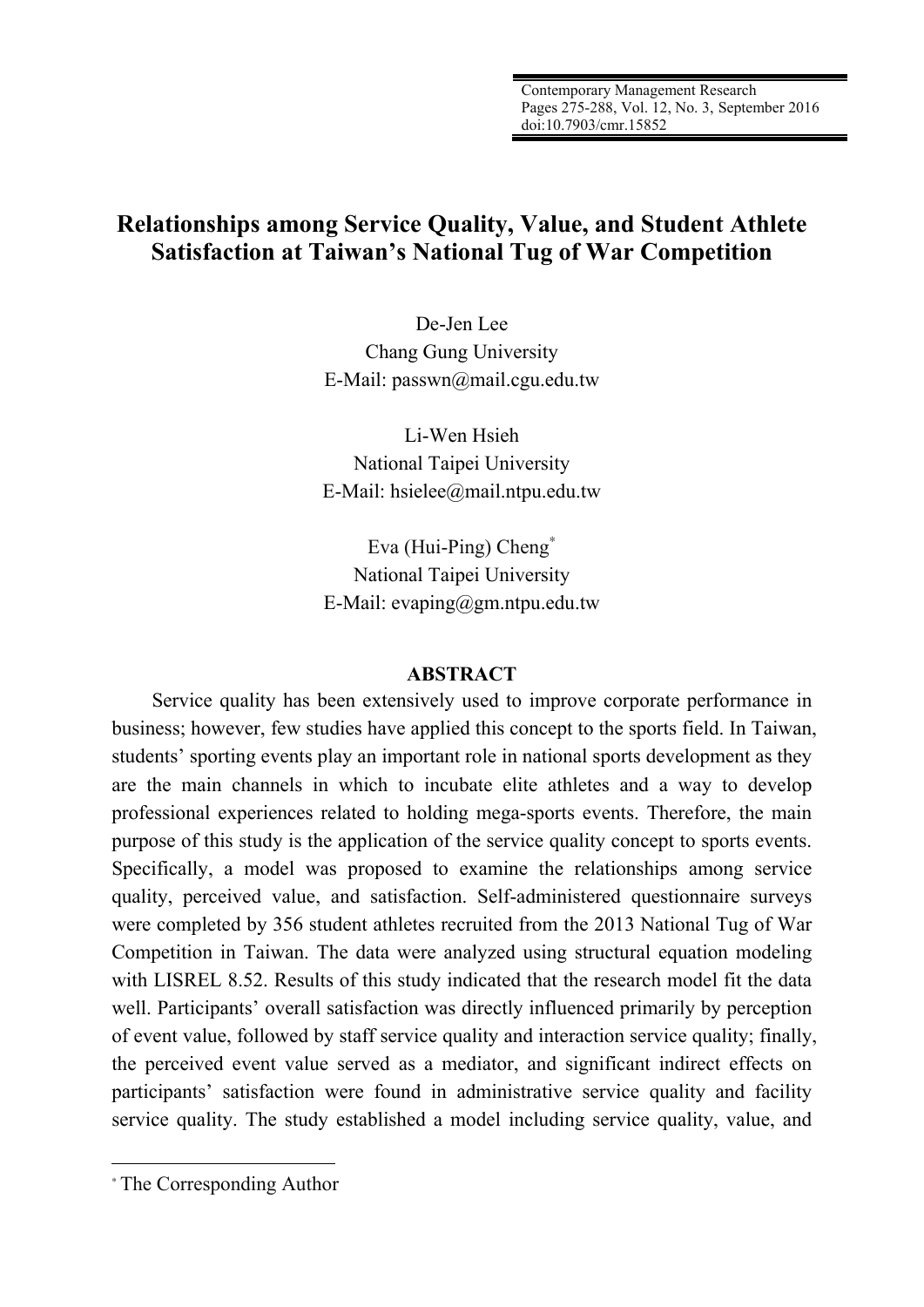satisfaction for tug of war competitions. Suggestions for sports organizers and implications for future studies are provided.

Keywords: Service Quality; Perceived Event Value, Satisfaction, Tug of War Competitions

## **INTRODUCTION**

Tug of war is a relatively new sport in Taiwan compared to sports such as track and field, baseball, and basketball. The country's formal tug of war competition started in 1997 (Lee & Hsieh, 2011), and the sport has been promoted by Taiwan's Ministry of Education since the early 1990s due to its traditional teamwork spirit and its basic skill requirements. With the government's support, the Chinese Taipei Tug of War Association has made strong efforts to introduce these competitions at all school levels and to hold competition events for students. As a result, the sport has become increasingly popular at all school levels, and Taiwanese athletes have won the World Championship several times. Students' sporting events play an important role in the country. They are the main channel for incubating elite athletes, and they are a way to develop knowledge about holding even larger sporting events. There are six major national sporting events in Taiwan, and two of them are held for student athletes. Therefore, there is a need to understand the quality of sporting events for student athletes.

In the sports business, products or services are classified as core products and extension products (Li, Hofacre, & Mahony, 2001; Mullin, Hardy, & Sutton, 2016). Core sports products include (1) consumer participation in exercises or recreational or professional competition; and (2) spectators attending sports events and watching performances. Extension sport products depend on the existence of core products. For example, athletic shoes, apparel, sporting equipment, and coaching services are a consequence of people participating in sports, and sports-related broadcasting, marketing service, news, souvenirs, lottery, and online fantasy games are extension products of spectatorship. Therefore, core sport products are key factors in the success of the sports business, and a sporting event can generate these two core sports products.

The success of a sporting event is determined by the degree to which it satisfies participants/athletes and spectators/fans with quality service (Ko, Kim, Kim, & Lee, 2010). This study focuses on participation—specifically, on athletes in a sporting event—because it is crucial to the event's success. For example, Venus Williams, a leading female tennis player, first participated in the WTA Taiwan Open in 2016. Her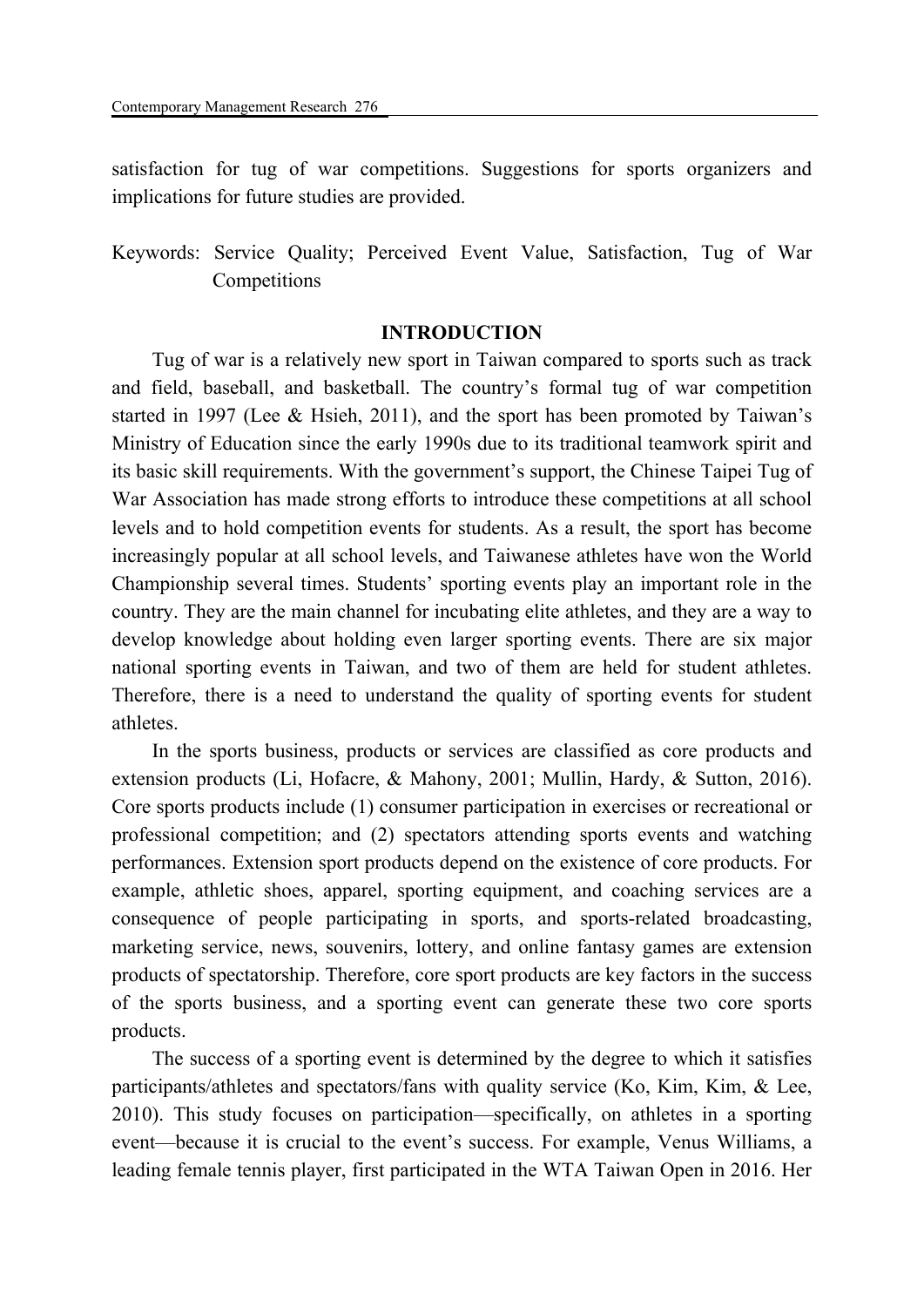participation drew on average around 1,500 fans per day, which is two to three times more spectators than the previous year (Zeng, 2016). Williams was happy with her experience at the Taiwan Open and promised that she would attempt to convince her sister, Serena Williams, the highest ranked player in the world, to participate in the Taiwan Open the following year (Peng, 2016). What satisfies players or athletes and motivates them to participate in a sporting event? From a participant's point of view, service quality of a sporting event includes professional and well-organized competition settings, judges, schedules, staff, and other logistics. These factors influence a participant's perceived value of the event and the amount of time, money, and effort he or she is willing to expend to prepare for and take part in the event. Eventually, the service quality and value that an athlete perceives from the event may influence the participant's satisfaction and willingness to appear in future editions or promote the event. This study attempts to address specific service factors, degree of influence on service value and satisfaction, and the impact of demographic variables for a sporting event.

The main purpose of this study is to discern, among several service factors in a sporting event, which factors have the most significant influence on participants' perceived value and satisfaction. The study will also identify a path model among service quality, perception, and satisfaction. By setting a path model, moderation effects will be examined by gender, level, and experience.

## **LITERATURE REVIEW**

Service quality has been used to improve corporate performance in businesses, such as in the retail, hotel, bank, and transportation industries. The SERVQUAL model proposed by Parasuraman, Zeithaml, and Berry (1988) is the most well-known and popular service quality concept in this field. It contains five service factors: tangibles, reliability, responsiveness, assurance, and empathy. However, studies have also found that the SERVQUAL model may not fit all types of businesses, and service factors can differ according to different industries (Cronholm & Salomonson, 2014; Parasuraman & Grewal, 2000). The discussion of service quality's influence on participation sports is relatively recent. Studies on sports events in Taiwan have found that major service quality includes special events, interaction, experience, environment, and information (Chen, Tsai, & Ye, 2014; Yang, Tsai, & Lin, 2014). Recent studies focusing on student athletes indicated that service factors may include the staff, facility, judges, experience, administration, information, procedure, and medical service (Lee, 2008; Lee & Hsieh, 2011; Lee & Hsieh, 2015).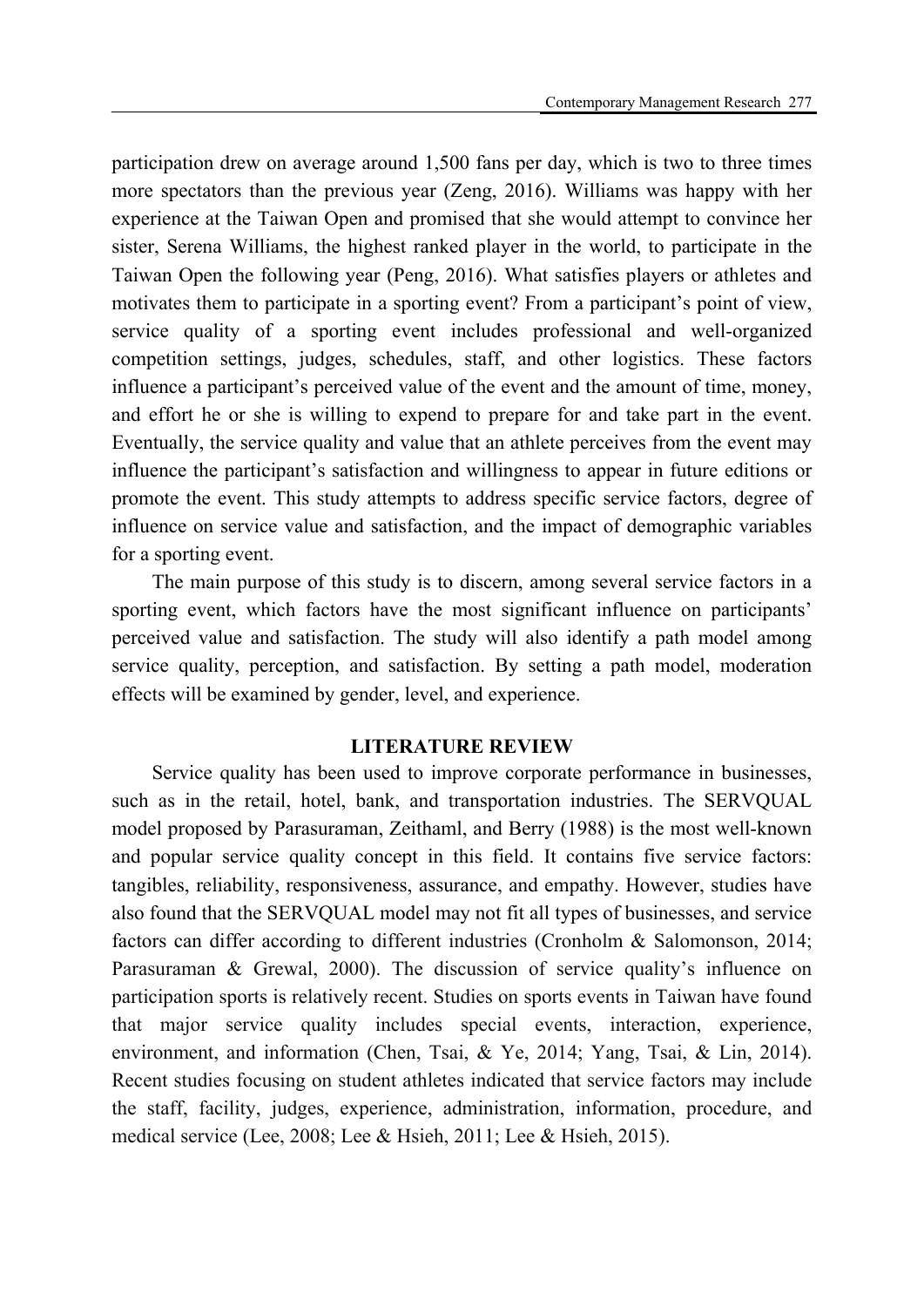Perceived product or service value is a subjective perception that the consumer assesses by noting an overall utility of a product or service based on what is received and what is given (Petrick, 2002; Tu, Li, & Chih, 2013). Value is also an influential factor that leads to product- or service-purchasing and referral behaviors. Zeithaml (1988), the pioneer researcher of perceived value, defined four diverse meanings of value: (1) value is low price; (2) value is whatever one wants in a product; (3) value is the quality that the customer received for the price paid; and (4) value is what the customers get for what they give. Based on Zeithaml's definition, a common measure of a product's or service's perceived value was developed based on five factors: quality, emotional response, monetary price, behavioral price, and reputation (Hightower, Brady, & Baker, 2002; Petrick, 2002; Tu et al., 2013). Recent studies have explored participants' perceived value of a sporting event. One research evaluated perceived value based on esteem/escapism, economy, social, service, entertainment, and aesthetics of a sporting event (Musa & Kassim, 2013). Another utilized the aforementioned five factors of measurement to analyze a sport participant's perceived value (Lu, Lee, Tsai, & Lin, 2013; Yang et al., 2014).

Satisfaction, an important research area in business, is the consumer's overall feeling after using a product or accepting a service that leads to repurchase and referral intentions (Ledden, Kalafatis, & Mathioudakis, 2011; Suharto & Sulistiyono, 2015; Yu et al., 2014). The ways to measure a consumer's satisfaction are diverse. Some researchers have used a single-item model to understand a customer's overall satisfaction with a product or service (Bigne, Sanchez, & Sanchez, 2001; Suharto & Sulistiyono, 2015), and others have suggested multi-dimensional measurements to evaluate satisfaction (Ko et al., 2010; Millan & Esteban, 2004; Yu et al., 2014). Similarly, measures of sport participants' satisfaction with sporting events have also utilized either a single-item method (Chen et al., 2014; Lin, Chang, & Su, 2007; Murray & Howat, 2002; Tsuji, Bennett, & Zhang, 2007) or a multi-factor method (Yang et al., 2014; Yoshida & James, 2010). Nevertheless, the questions asked in multi-dimensional satisfaction scales are somewhat the same as questions asked in a service quality scale. For researchers to understand product or service quality and consumer satisfaction, the use of multi-factor satisfaction scales may cause an overestimated correlation between these two variables.

When discussing the relationships among service quality, perceived value, and satisfaction, researchers have suggested that corporations try to increase consumers' perceived value by promoting service quality, which leads to higher satisfaction (Bawa, Gupta, & Sharma, 2013; Ledden et al., 2011; Yu et al., 2014; Zeithaml, 1988). Past research in the business field has adopted service quality as a precedent to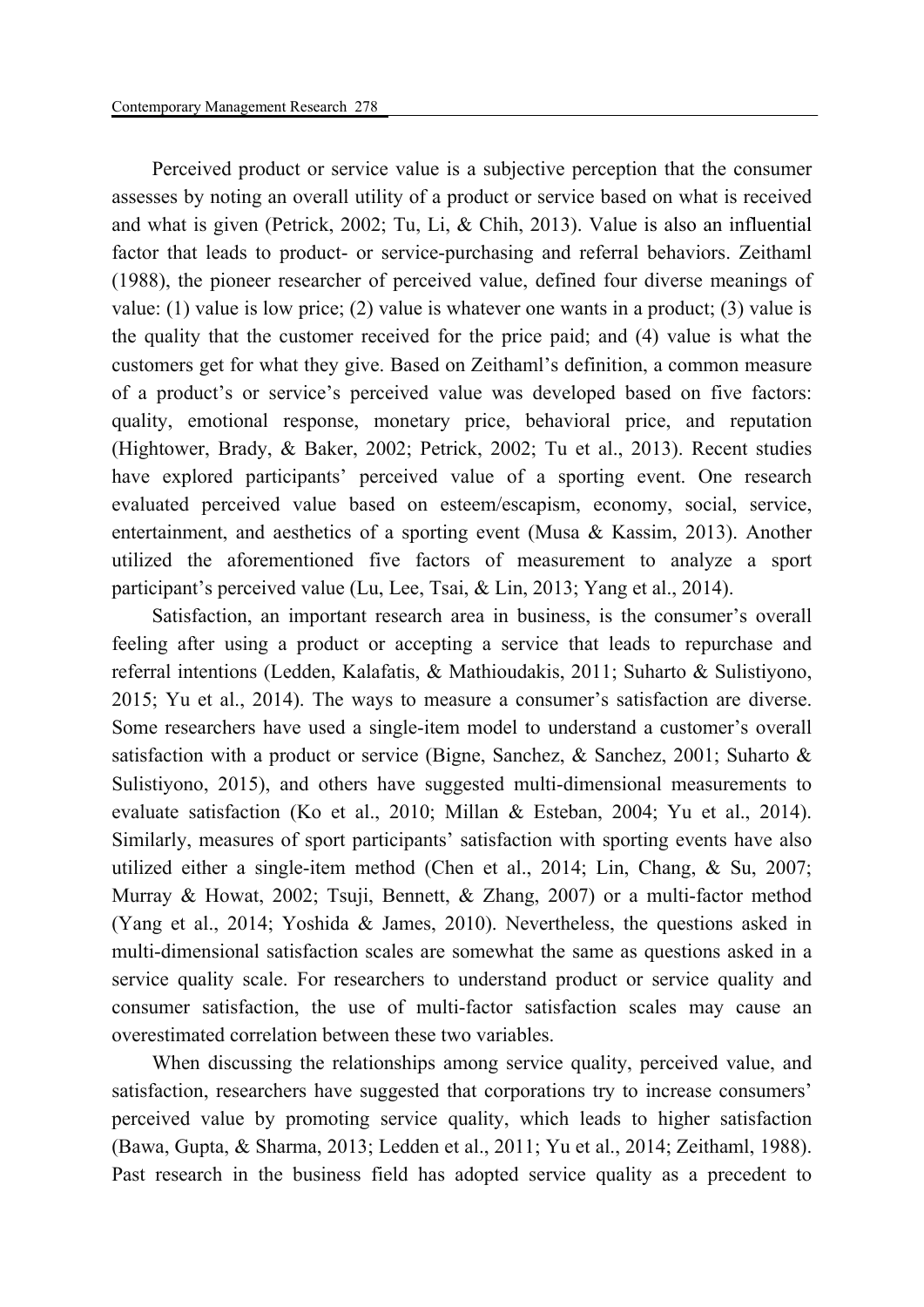perceived value and satisfaction as well as perceived value as a mediator between service quality and satisfaction (Chuang, Chen, & Chen, 2010; He & Li, 2011; Hightower et al., 2002; Ledden et al., 2011; Yu et al., 2014). Studies in sports have found that service quality positively influences both perceived value and satisfaction (Chen et al., 2014; Lee & Hsieh, 2011; Lin et al., 2007; Lu et al., 2013; Murray & Howat, 2002; Yang et al., 2014), perceived value positively influences satisfaction (Lin et al., 2007; Lu et al., 2013; Murray & Howat, 2002; Yang et al., 2014), and perceived value has a mediating effect (Lin et al., 2007; Murray & Howat, 2002). As a result, the study's conceptual model is presented in Figure 1. Bivariate correlations and the overall relationship model among the three variables have been analyzed in previous studies. However, the nature of service quality is multi-faceted, and a corporation may have more interest in finding key or influential service factors and different service reactions among different populations. Thus, the current study proposes the following hypotheses:

 $H<sub>1</sub>$ : Service quality has a directly positive effect on perceived value.

H<sub>2</sub>: Service quality has a directly positive effect on satisfaction.

H3: Perceived value has a directly positive effect on satisfaction.



Figure 1 Conceptual Model of the Study

## **METHOD**

# **Participants**

The participants of this study were selected from the 2013 National Tug of War Competition. Student athletes were asked to fill out the questionnaires during a break in the competition. Four hundred questionnaires were distributed, and 356 (89%) were determined to be valid. Participants' mean age was  $16.45$  years old  $(SD = 2.24)$  and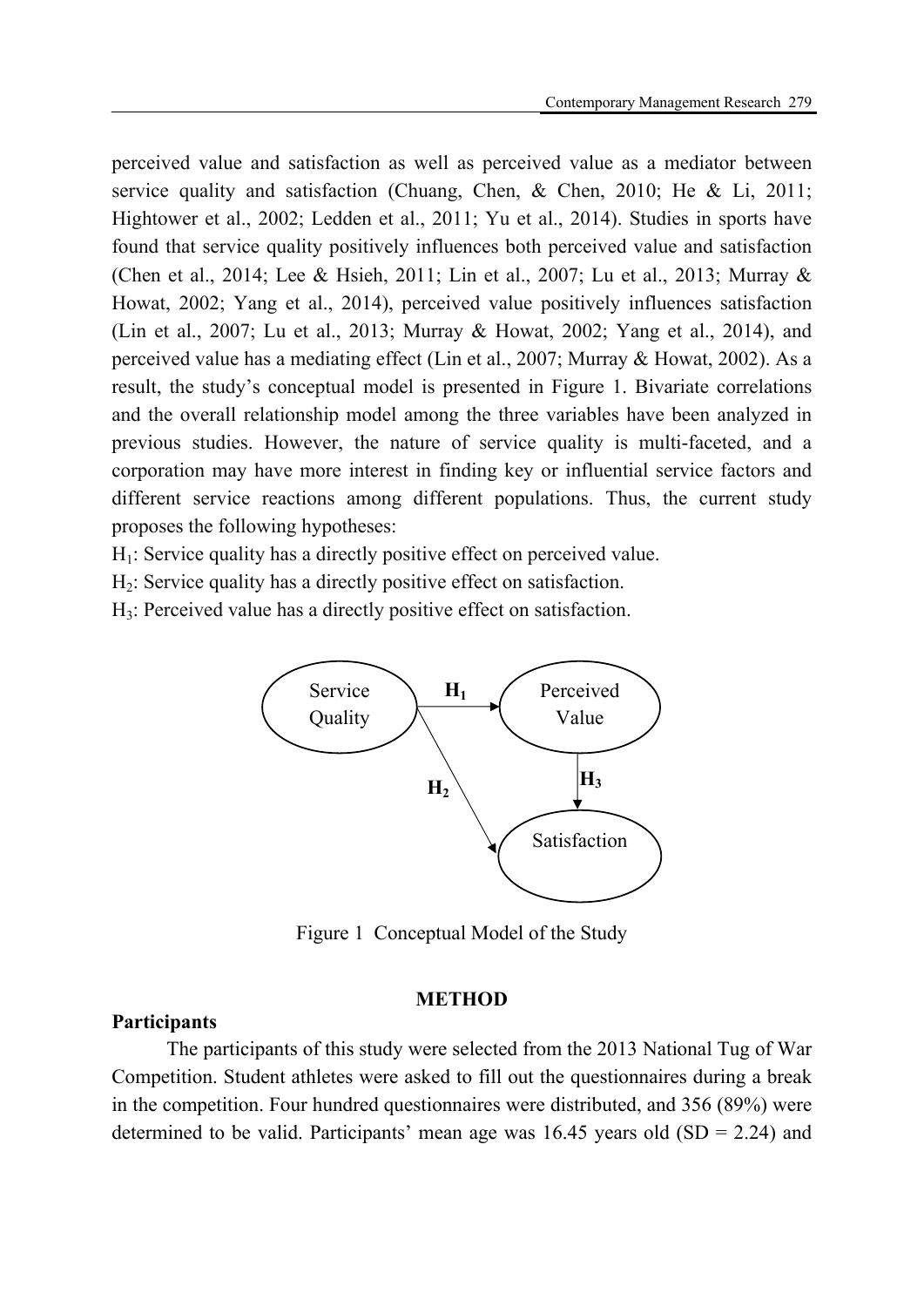most of them were male (74%), high school students (77%), in the division I level (69%), and not in their first experience participating in a competition (65%).

## **Measures**

 The event service quality scale was modified from Lee and Hsieh's (2011) study. The scale included 21 items and 7 services subscales (staff, facility, judge, experience, administration, information, and medication). A 1-factor and 5-item scale measuring student athletes' perception of the event's value was in accordance with previous research (Hightower et al., 2002). The student athletes' satisfaction was measured with reference to the concept of overall satisfaction (Murray & Howat, 2002). Five-point rating scales were used for all measurement scales.

#### **Data Analysis**

 SPSS 17.0 was used for descriptive statistics and reliability analysis. LISREL 8.52 was utilized to conduct validity, structural model, and moderating effect analyses. The study used a backward selection method to identify influential event service factors. The insignificant path coefficients were then removed, starting with the lowest *t*-value score. The steps continued until all path coefficients in the model were significant. The study examined moderating effects by applying a multiple group analysis (Jaccard & Wan, 1996). The participants were divided into two groups based on their respective medians. Multiple group SEM analysis was used to identify the existence of moderating effects.

## **RESULTS**

#### **Validity and Reliability of Scales**

 Table 1 shows that the mean scores of event service items ranged from 3.36 to 4.02. The Experience Service subscale showed a highest mean score  $(M = 3.99)$  while the Facility Service subscale showed the lowest score  $(M = 3.52)$ . The mean scores of perceived event value ranged from 3.76 to 3.88, and on average, participants' overall event satisfaction was 3.96.

 Confirmatory factor analysis indicated that the measure model fit the data well  $(\chi^2_{(271)} = 393.46, p < .05, \chi^2/df = 1.45, RMSEA = .036, NNFI = .98, CFI = .98, SRMR$  $= .045$ , GFI = .87, AGFI = .83). Convergent validity was evident as all factor loadings were significant ( $p < .05$ ). The internal consistency reliability of the scales was high, with Cronbach's alpha ranging from .83 to .93. The AVE scores ranged from .66 to .72, also indicating good construct reliability.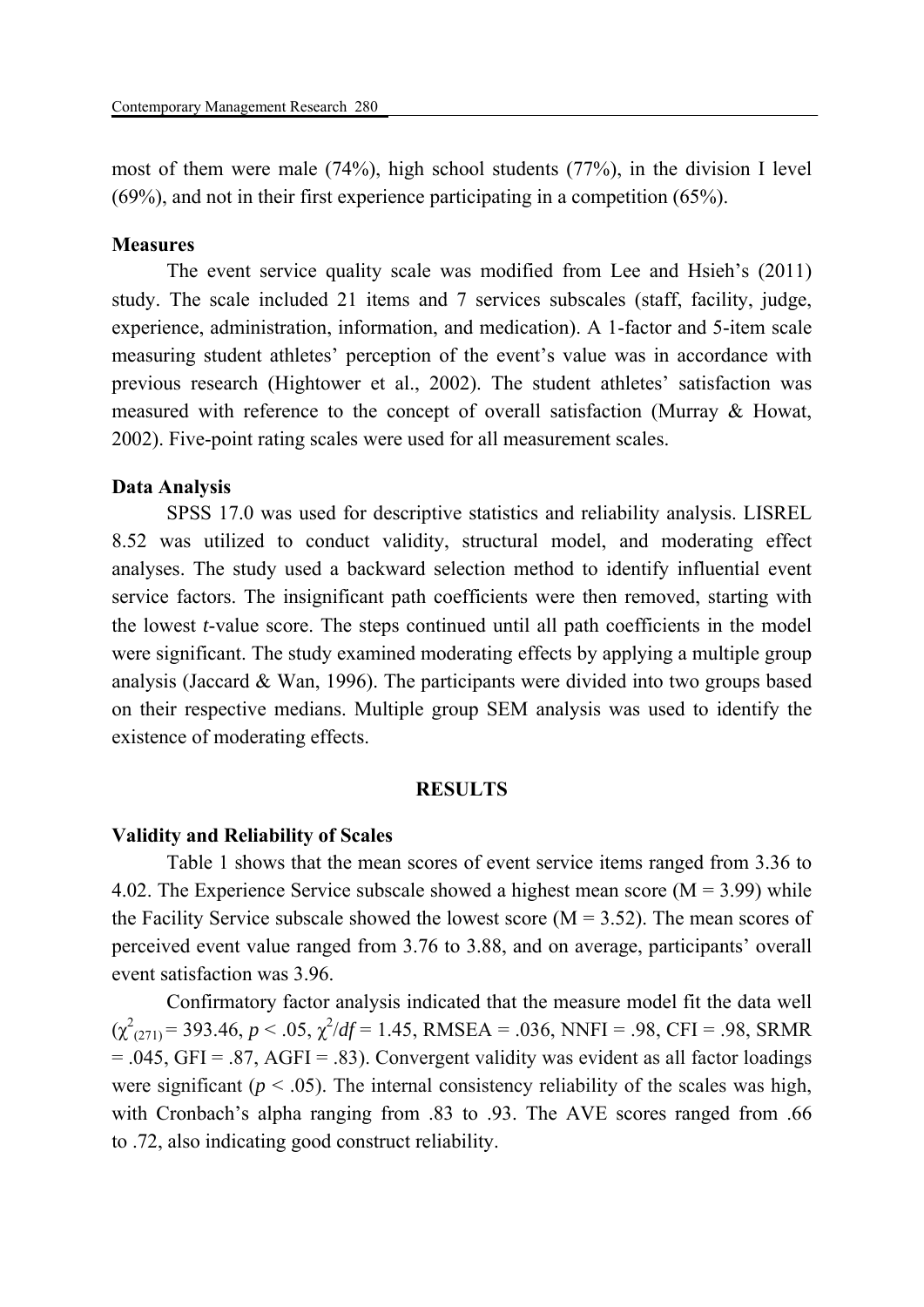| raone i Desemperve Biamsine,<br>r andry, and remadinty<br>Factor/Item | $\boldsymbol{M}$ | <b>SD</b> | λ                 | <b>OT IMPROPRIATION</b><br>$\alpha$ | <b>AVE</b> |
|-----------------------------------------------------------------------|------------------|-----------|-------------------|-------------------------------------|------------|
| <b>Event Service Quality Scale</b>                                    |                  |           |                   |                                     |            |
| <b>Staff</b>                                                          | 3.93             | 0.78      |                   | .85                                 | .66        |
| Staff are very friendly.<br>1.                                        | 4.01             | 0.87      | .75               |                                     |            |
| Staff respond to my requests promptly.<br>2.                          | 3.88             | 0.91      | .84               |                                     |            |
| Staff are competent.<br>3.                                            | 3.89             | 0.89      | .84               |                                     |            |
| <b>Facility</b>                                                       | 3.52             | 1.02      |                   | .86                                 | .67        |
| The event surrounding environment is visually appealing.<br>4.        | 3.62             | 1.12      | .81               |                                     |            |
| The stadium is well-designed.<br>5.                                   | 3.36             | 1.24      | .84               |                                     |            |
| This event has standard facilities and equipment.<br>6.               | 3.56             | 1.11      | .80               |                                     |            |
| <b>Medical Support</b>                                                | 3.87             | 0.81      |                   | .86                                 | .67        |
| Medical service and facilities are well-prepared.<br>7.               | 3.81             | 0.97      | .82               |                                     |            |
| Medical staff are professional.<br>8.                                 | 3.90             | 0.89      | .86               |                                     |            |
| Medical staff are friendly.<br>9.                                     | 3.90             | 0.90      | .77               |                                     |            |
| Judge                                                                 | 3.84             | 0.90      |                   | .88                                 | .72        |
| 10. Judges are professional.                                          | 3.78             | 1.00      | .82               |                                     |            |
| 11. Judges are fair and impartial.                                    | 3.85             | 1.00      | .91               |                                     |            |
| 12. Competition rules are fair and reasonable.                        | 3.89             | 1.00      | .82               |                                     |            |
| Administration                                                        | 3.91             | 0.78      |                   | .83                                 | .65        |
| 13. Competition schedule is well controlled.                          | 3.92             | 0.94      | .66               |                                     |            |
| 14. Easy registration procedure.                                      | 3.89             | 0.87      | .82               |                                     |            |
| 15. Check-in procedure is efficient.                                  | 3.91             | 0.89      | .91               |                                     |            |
| <b>Information</b>                                                    | 3.79             | 0.83      |                   | .89                                 | .72        |
| 16. Easy to contact the organizer.                                    | 3.80             | 0.93      | .85               |                                     |            |
| 17. Easy to contact the organizer via its website's message           | 3.75             | 0.92      | .85               |                                     |            |
| board.                                                                |                  |           |                   |                                     |            |
| 18. The website provides up-to-date information.                      | 3.81             | 0.91      | .85               |                                     |            |
| <b>Interaction</b>                                                    | 3.99             | 0.80      |                   | .87                                 | .70        |
| 19. I get to interact with other people                               | 4.01             | 0.88      | .89               |                                     |            |
| 20. I get to meet up with other student athletes.                     | 3.96             | 0.91      | .86               |                                     |            |
| 21. I have a great experience during the competition.                 | 4.02             | 0.91      | .75               |                                     |            |
| <b>Perceived Event Value Scale</b>                                    |                  |           |                   | .93                                 | .72        |
| 1. Quality of the event is reliable.                                  | 3.82             | 0.88      | .84               |                                     |            |
| 2. Participation in this event makes me feel happy.                   | 3.88             | 0.94      | .82               |                                     |            |
| 3. The event is worthwhile to spend time.                             | 3.80             | 0.96      | .87               |                                     |            |
| 4. All event services are cost-effective.                             | 3.76             | 0.95      | .81               |                                     |            |
| 5. The event has a great reputation.                                  | 3.87             | 0.93      | .89               |                                     |            |
| <b>Overall Event Satisfaction</b>                                     | 3.96             | 1.03      | $\qquad \qquad -$ |                                     |            |

Table 1 Descriptive Statistic, Validity, and Reliability of Measurement

λ: factor loading; α: Chronbach's α; AVE: Average Variance Extracted

l,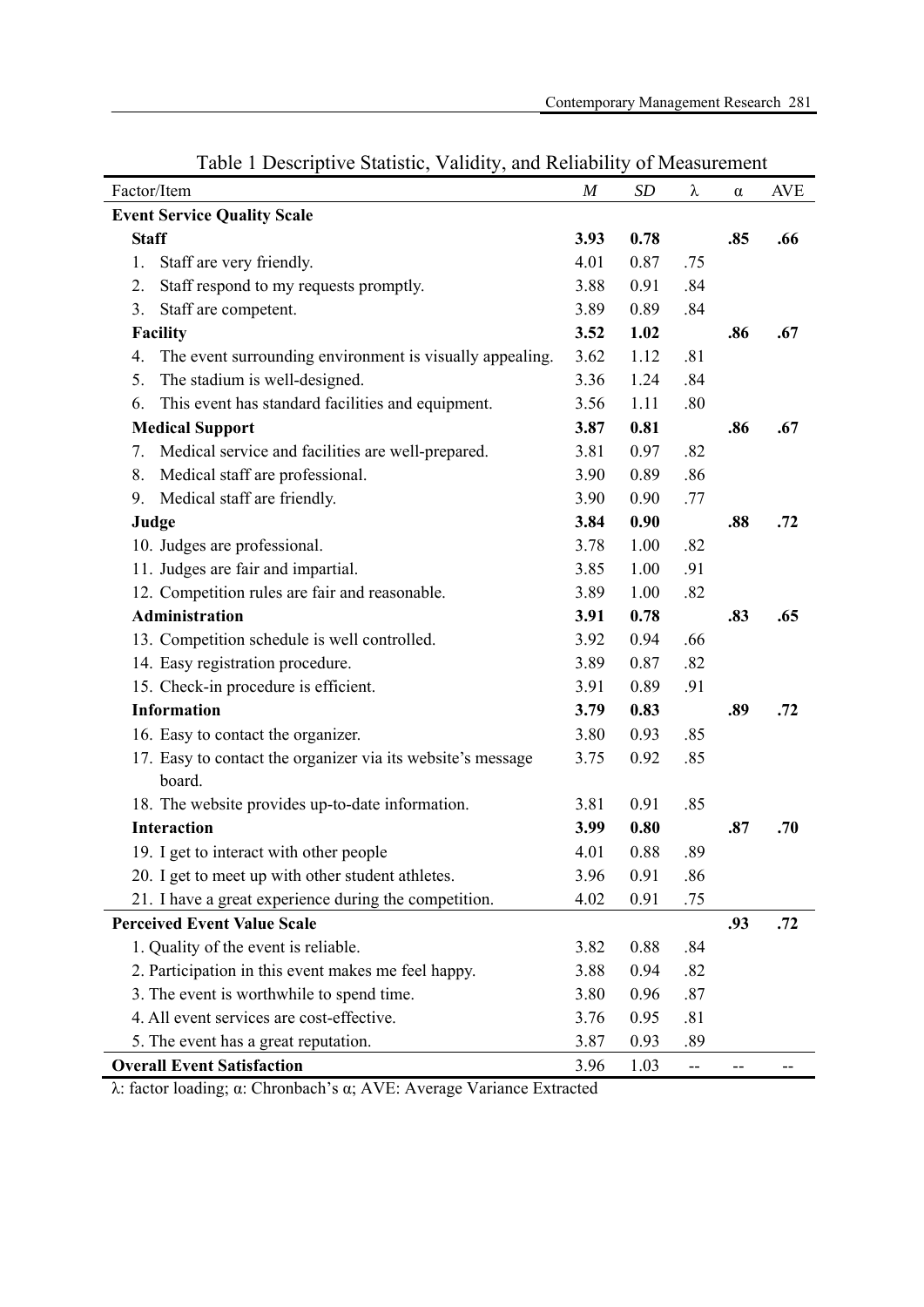## **Baseline Model and Influential Service Factors**

 A structural equation model analysis was conducted to examine the relationship among service factors, perceived event value, and satisfaction. After deleting insignificant paths using the backward selection method, four service factors were retained in the model. The baseline model was found to fit the data well  $(\chi^2_{(299)}$ =  $445.16, p < .05, \chi^2/df = 1.49, RMSEA = .037, NNFI = .98, CFI = .98, SRMR = .045,$ GFI = .86, AGFI = .82). Overall, the model explained 74% of the variances of perceived event value and 61% of event satisfaction. Participants' overall satisfaction was directly influenced primarily by their perception of event value ( $\beta$  = .57) followed by staff service quality ( $\beta = .14$ ) and interaction service quality ( $\beta = .13$ ). Perceived event value was explained by administrative service quality ( $\beta$  = .61) and facility service quality ( $\beta$  = .33). The perceived event value served as a mediator, and significant indirect effects on event satisfaction were found in administrative service quality ( $\beta$  = .35) and facility service quality ( $\beta$  = .19).

| Path                                                   |     |         |  |  |  |  |  |
|--------------------------------------------------------|-----|---------|--|--|--|--|--|
| Direct Effect                                          |     |         |  |  |  |  |  |
| Perceived Event Value $\rightarrow$ Event Satisfaction | .57 | 7.84*   |  |  |  |  |  |
| $Staff \rightarrow$ Event Satisfaction                 | .14 | $2.00*$ |  |  |  |  |  |
| Interaction $\rightarrow$ Event Satisfaction           | .13 | $2.05*$ |  |  |  |  |  |
| Administration $\rightarrow$ Perceived Event Value     | .61 | $8.75*$ |  |  |  |  |  |
| Facility $\rightarrow$ Perceived Event Value           | .33 | $4.70*$ |  |  |  |  |  |
| <b>Indirect Effect</b>                                 |     |         |  |  |  |  |  |
| Administration $\rightarrow$ Event Satisfaction        | .35 | $5.52*$ |  |  |  |  |  |
| Environment→Event Satisfaction                         | -19 | $4.01*$ |  |  |  |  |  |

Table 2 Direct and Indirect Effects of Path Coefficients

β: standardized path coefficient; \* *p*<.05

# **Moderation Effect**

Moderation effects were analyzed on the model path coefficient by gender, level, and participation experience. A two-sample structural equation model analysis was conducted. The baseline model was first established with model coefficients of two samples, all of which were estimated freely. A restricted model was then set, with two samples' path coefficients forced to be equal. If the inflation of the chi-square score was significant, the moderation effect existed by testing the variable. Table 3 shows that moderation effects were not found in the model by gender ( $\Delta \chi^2 = 7.81$ ,  $\Delta df = 5$ , *p*  $>$  .05), level ( $\Delta \chi^2$  = 4.64,  $\Delta df$  = 5, *p*  $>$  .05), or participation experience ( $\Delta \chi^2$  = 8.6,  $\Delta df$  $= 5, p > .05$ ).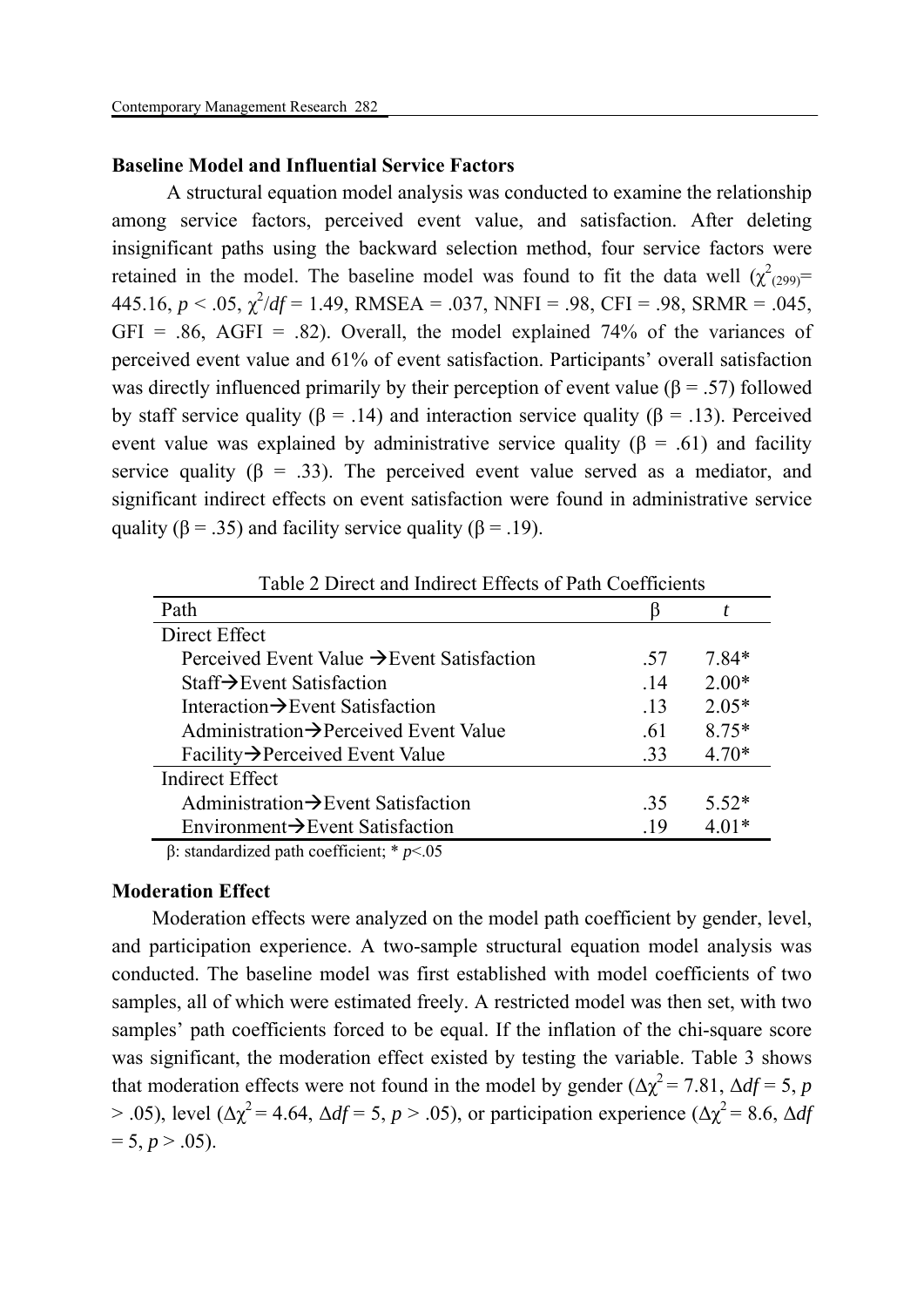|                         | Free Model |     | <b>Restricted Model</b> |     |               |             |
|-------------------------|------------|-----|-------------------------|-----|---------------|-------------|
| Moderator               |            | df  |                         | df  | Δγ            | $\Delta df$ |
| Gender                  | 1501.29    | 598 | 1509.10                 | 603 | $7.81^{n.s.}$ |             |
| Level <sup>a</sup>      | 1418.35    | 598 | 1422.99                 | 603 | $4.64^{n.s.}$ |             |
| Experience <sup>b</sup> | 1278.55    | 598 | 287 15                  | 603 | n.s.<br>8.60  |             |

Table 3 Moderation Effect by Gender, Level, and Participation Experience

a. Level includes 2 groups: division I and division II

b. Experience includes 2 groups: low experience and high experience

n.s.: nonsignificant

## **DISCUSSION AND CONCLUSION**

 Discussions of individual factors' influences on service quality have been found in business research (He & Li, 2011; Ledden et al., 2011); however, it is a relatively new topic in the sports business field (Lee & Hsieh, 2015). Among seven service quality factors, significant influences were found in the model only in the factors of administration, facility, staff, and interaction. Participants' perceptions of events' value were explained by administration and facility service qualities, and overall event satisfaction was determined by perceived value, staff service quality, and interaction service quality. These results are different from the findings from Lee and Hsieh's (2015) study on Intercollegiate Athlete Games, in which the judge, facility, information, and medical support service qualities were found to be influential in the model. The reason may be that the Intercollegiate Athlete Games is a larger sporting event, which includes multi-sport competitions other than the National Tug of War Competition, which is a single-sport event. The discovery of facility service quality's important influence in sporting events is consistent with previous studies (Lee, 2008; Lee & Hsieh, 2015). However, administration service quality is more important than facility service quality for tug of war competitions in terms of impacting perceived value.

 As with previous studies, perceived value is the most important factor influencing student athlete satisfaction (Lee & Hsieh, 2015). Dissimilarly, medication service quality is not found to be influential on satisfaction. Instead, for tug of war competitions, athletes' satisfaction can be affected by staff service quality and the quality of interaction with other athletes. This may be because interaction with event staff and other athletes occurs more often during these competitions.

 The data in the current study indicated that perceived event value served as a mediator when explaining event participation satisfaction through administration and facility service qualities. Past research has found that perceived value has either a completely mediating effect (He & Li, 2011) or a partial mediation effect (Chuang et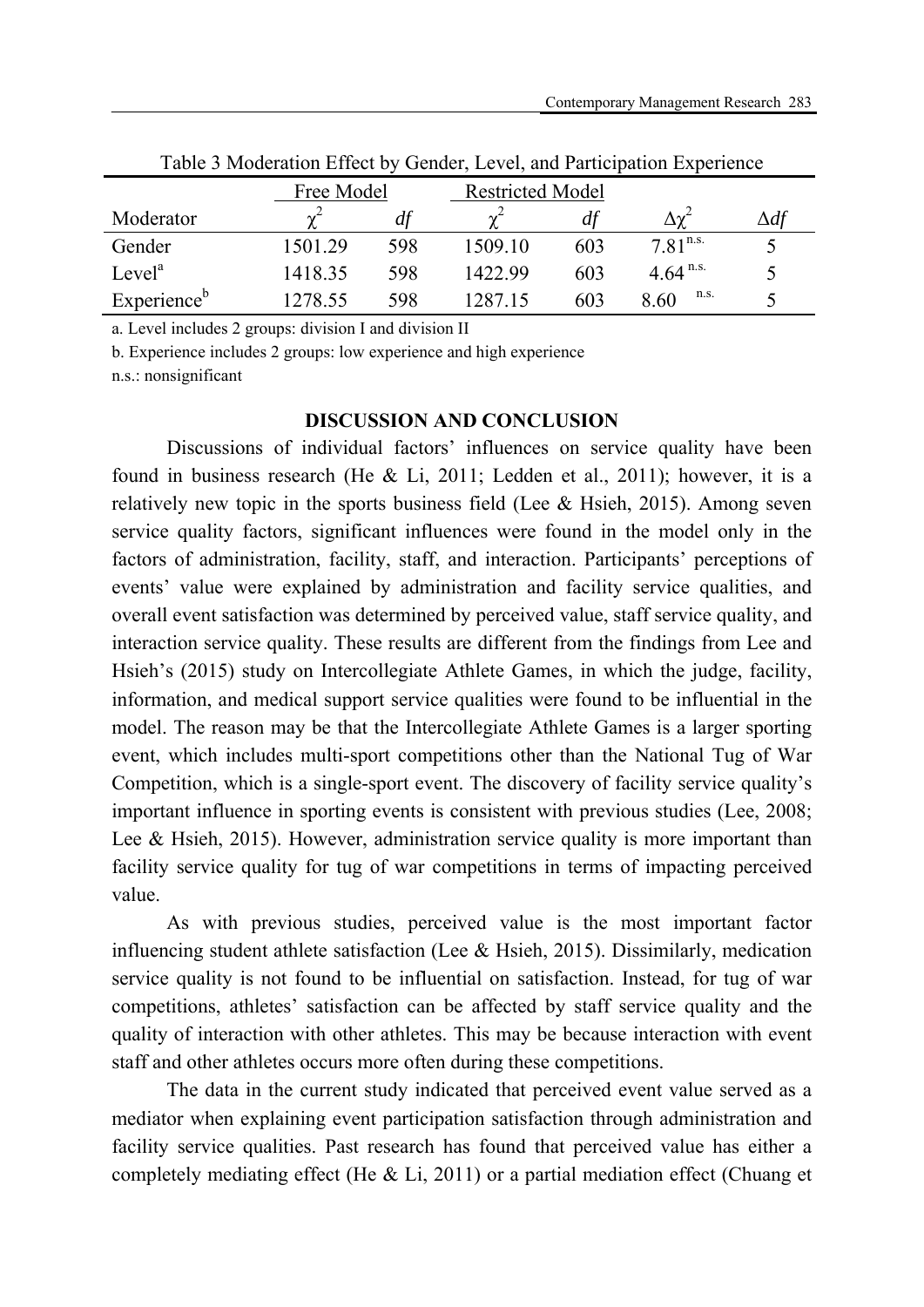al., 2010; Ledden et al., 2011) upon the explanation of satisfaction. The current study found that service factors explained satisfaction either with a complete mediation effect upon perceived value or without going through a mediator.

 Past research has indicated that student athletes' perceived service quality can differ based upon demographic variables (Lee & Hsieh, 2011), and moderation effects may exist in the relationship among service quality, event value, and satisfaction (Lee & Hsieh, 2015). However, our study found no significant moderation effect on the model based on gender, level, or experience. Unlike Lee and Hsieh's (2015) study on the Intercollegiate Athlete Games, our student athletes were from a single sport (i.e., tug of war). It may be that the nature of these competitions or the fact that this is a relatively new sport in Taiwan accounts for the findings with no moderation effect.

Facility service quality is consistently and undoubtedly a key factor for sporting events. A tug of war event organizer should prepare a competition's ground surface and rope to meet the Tug of War International Federation's requirements so that student athletes are not injured and are able to adapt to the international competition settings. In addition, facilities in the preparation area, practice space, and resting rooms should also meet athletes' needs. A tug of war competition event regularly involves more than 6 levels, 90 teams, and 800 competitors. Unfriendly registration procedures, delays, and inefficient competition scheduling could hinder athlete performance. Therefore, the administration service quality is important for this sport. An organizer must focus on the schedule and procedure for registration, check-in, and competition sequence.

# **LIMITATIONS AND FUTURE STUDIES**

The current study initially established a relationship model including service quality, value, and satisfaction for tug of war competitions. Measurements were adapted from previous studies; however, one item of the service quality scale might have resembled the concept of satisfaction or the content of service value, which might have inflated the relationship among variables. Longitudinal studies may be conducted in the future to examine the consistency of the model. Future researchers could conduct in-depth inquiries of participants for further understanding as to how and why these service qualities play such influential roles. As a result, organizers could establish more specific tactics to improve a tug of war event's quality.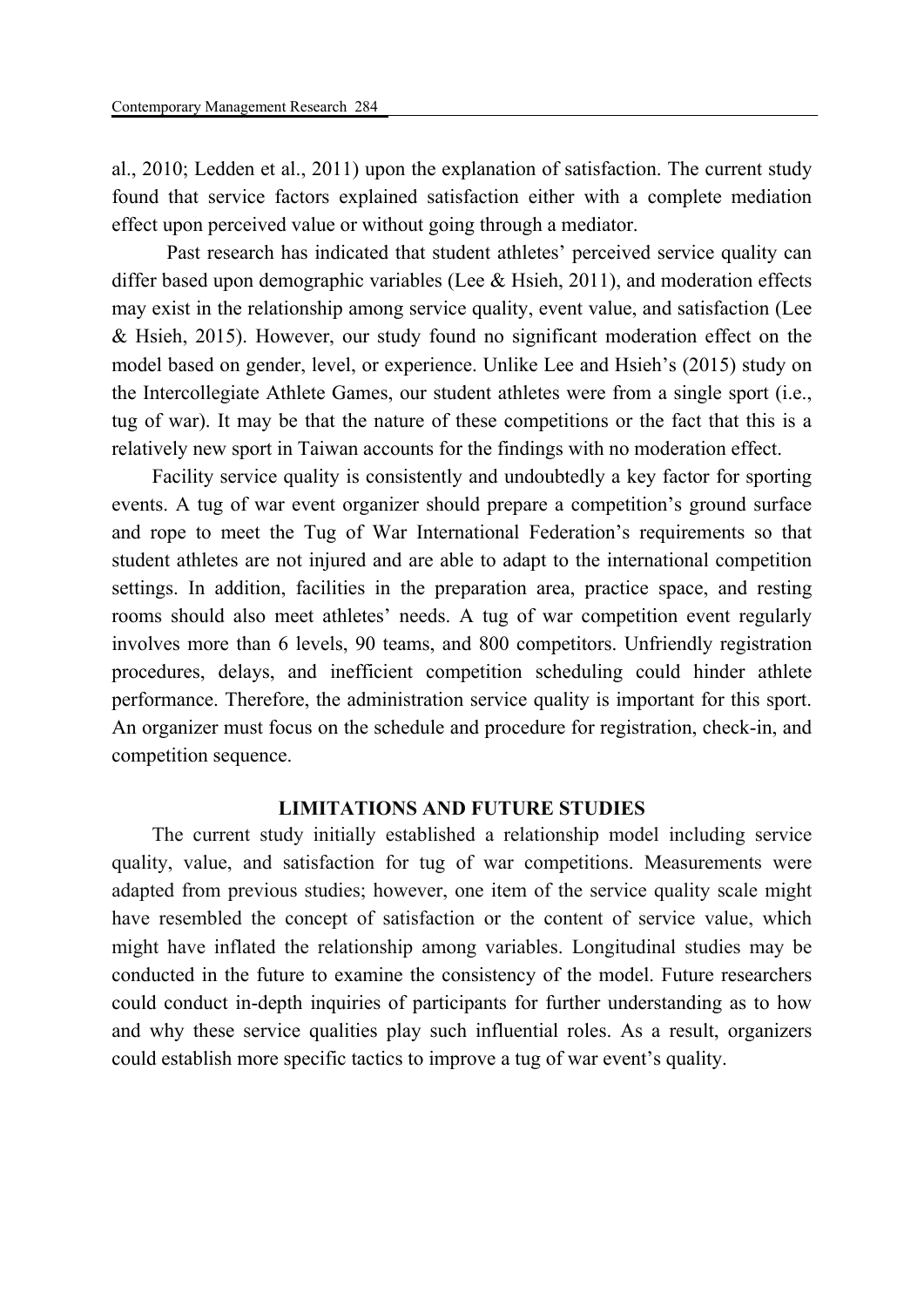#### **REFERENCES**

- Bawa, P., Gupta, B. L., & Sharma, B. (2013). Retail service quality's impact on value delivery & customer satisfaction in a retail store environment. *Journal of Marketing & Communication, 9(1),* 37-43.
- Bigne, J. E., Sanchez, M. I., & Sanchez, J. (2001). Tourism image, evaluation variables and after purchase behavior: Inter-relationship. *Tourism Management, 22(6),* 607-616. http://dx.doi.org/10.1016/s0261-5177(01)00035-8
- Chen, M., Tsai, H., & Ye, Y. (2014). Application of multilevel linear modeling for perceived service quality at a sport mega-event. *Journal of Taiwan Society for Sport Management, 14(1),* 1-25. http://dx.doi.org/10.6547/tassm.2014.0001 (In Chinese)
- Chuang, Y. C., Chen, H. B., & Chen, Y. J. (2010). The relationships among service quality, perceived value, satisfaction: A case of Sitou Nature Education Area. *Journal of Island Tourism Research, 3(3),* 45-62. (In Chinese)
- Cronholm, S., & Salomonson, N. (2014). Measures that matters: Service quality in IT service management. *International Journal of Quality and Service Sciences, 6(1),* 60-76. http://dx.doi.org/10.1108/IJQSS-12-2012-0022
- He, H., & Li, Y. (2011). Key service drivers for high-tech service brand equity: The mediating role of overall service quality and perceived value. *Journal of Marketing Management, 27(1-2), 77-99.* http://dx.doi.org/10.1080/0267257x.2010.495276
- Hightower, R., Brady, M. K., & Baker, T. L. (2002). Investigating the role of the physical environment in hedonic service consumption: An exploratory study of sporting events. *Journal of Business Research, 55(9),* 697-707. http://dx.doi.org/10.1016/s0148-2963(00)00211-3
- Jaccard, J., & Wan, C. K. (1996). *LISREL analyses of interaction effects in multiple regression.* Newbury Park, CA: Sage.
- Ko, Y. J., Kim, Y. K., & Lee, J. H. (2010). The role of involvement and identification on event quality perceptions and satisfaction: A case of US Taekwondo Open. *Asia Pacific Journal of Marketing and Logistics, 22(1)*, 25-39. http://dx.doi.org/10.1108/13555851011013137
- Ledden, L., Kalafatis, S. P., & Mathioudakis, A. M. (2011). The idiosyncratic behavior of service quality, value, satisfaction, and intention to recommend in higher education: An empirical examination. *Journal of Marketing Management, 21(11-12),* 1232-1260. http:/dx.doi.org/10.1080/0267257x.2011.611117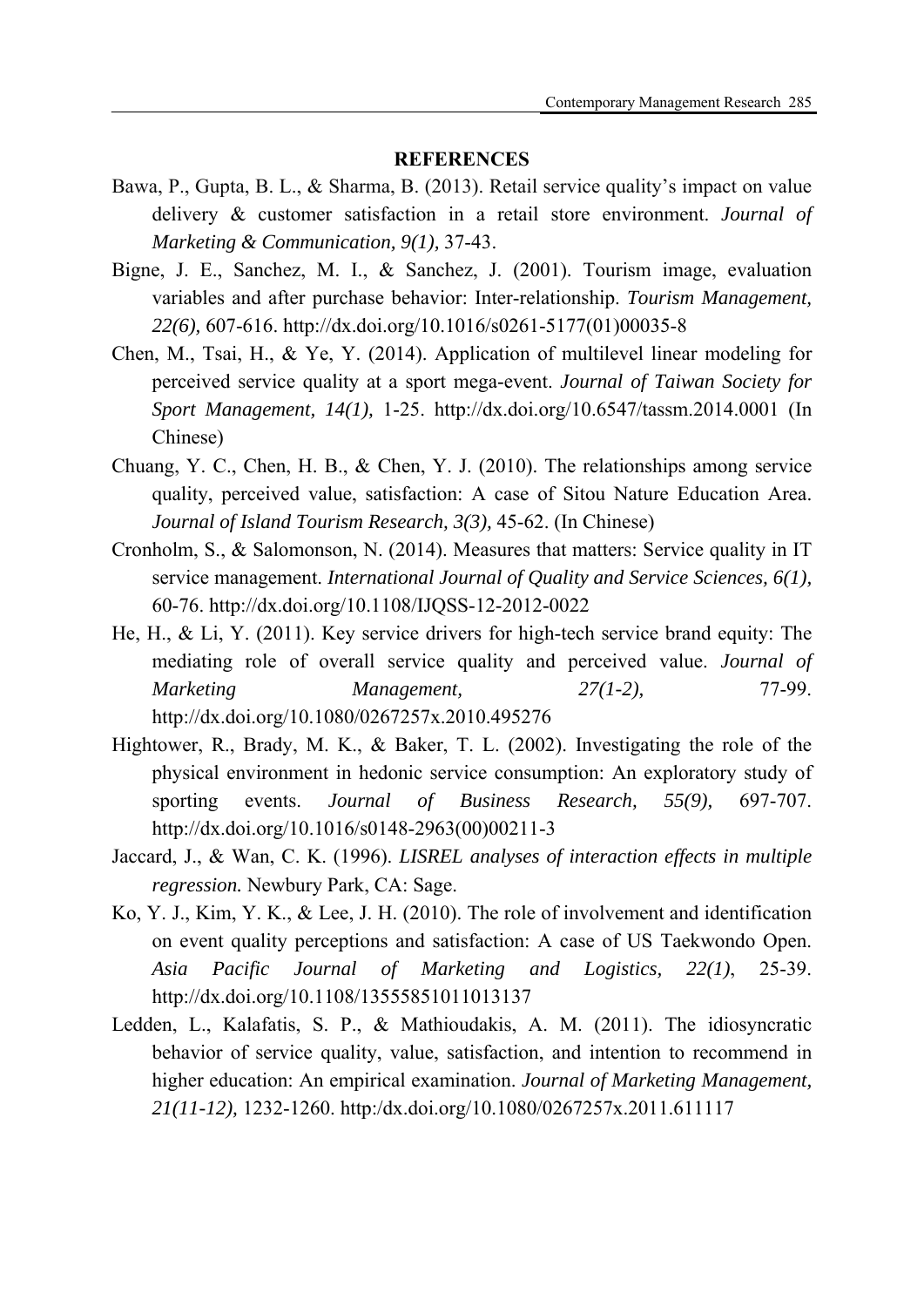- Lee, D. J., & Hsieh, L.W. (2011). The development of a perceived event service quality scale for a student athlete tug-of-war competition. *Journal of TASSM, 11*(4), 297-315. (In Chinese)
- Lee, D. J, & Hsieh, L. W. (2015). The influence of service quality on perceived value and participation satisfaction for Intercollegiate Athlete Games. *NTU Journal of Physical Education*, *28*, 67-77. (In Chinese)
- Lee, S. C. (2008). A study of framework developing in facility service needs of multifunction gymnasiums: Take the 2008 National Intercollegiate Athlete Game for example. *Journal of Leisure and Recreation Industry Management, 1(3)*, 15- 28. (In Chinese). http://dx.doi.org/10.6213/JLRIM.2008.1(3)2
- Li, M., Hofacre, S., & Mahony, D. (2001). *Economics of sport.* Morgantown, WV: Fitness Information Technology, Inc.
- Lin, S. Y., Chang, L. H., & Su, S. P. (2007). A study of the relationship between event service quality and value and spectators' satisfaction and loyalty: An example of Chinese Professional Baseball League. *Physical Education Journal, 40(1)*, 77-92. (In Chinese)
- Lu, M. L., Lee, S. S., Tsai, W. C., & Lin, C. W. (2013). A study on relationship among service quality, participant perceived value and behavioral intention in Adidas Cup Tennis Event. *Journal of Chiao Da Physical Education, 6,* 1-12. (In Chinese)
- Millan, A., & Esteban, A. (2004). Development of a multi-item scale for measuring customer satisfaction in travel agencies services. *Tourism Management, 25(5)*, 533-546. http://dx.doi.org/10.1016/j.tourman.2003.07.002
- Mullin, B. J., Hardy, S., & Sutton, W. A. (2016). *Sport marketing* (4<sup>th</sup> ed.). Champaign, IL: Human Kinetics.
- Murray D., & Howat, G. (2002). The relationships among service quality, value, satisfaction, and future intentions of customers at an Australian sports and leisure center. *Sport Management Review, 5(1)*, 25-43. http://dx.doi.org/10.1016/s1441- 3523(02)70060-0
- Musa, R., & Kassim, R. M. (2013). Predictors and outcomes of sport event experiential value: Insights from formula one petronas Malaysia grand prix. *International Journal of Management and Marketing Research, 6(1)*, 107-120.
- Parasuraman, A., & Grewal, D. (2000). Serving customers and consumers effectively in the twenty-first century: A conceptual framework and overview. *Journal of Academy of Marketing Science, 28(1),* 9-16. http://dx.doi.org/10.1177/0092070300281001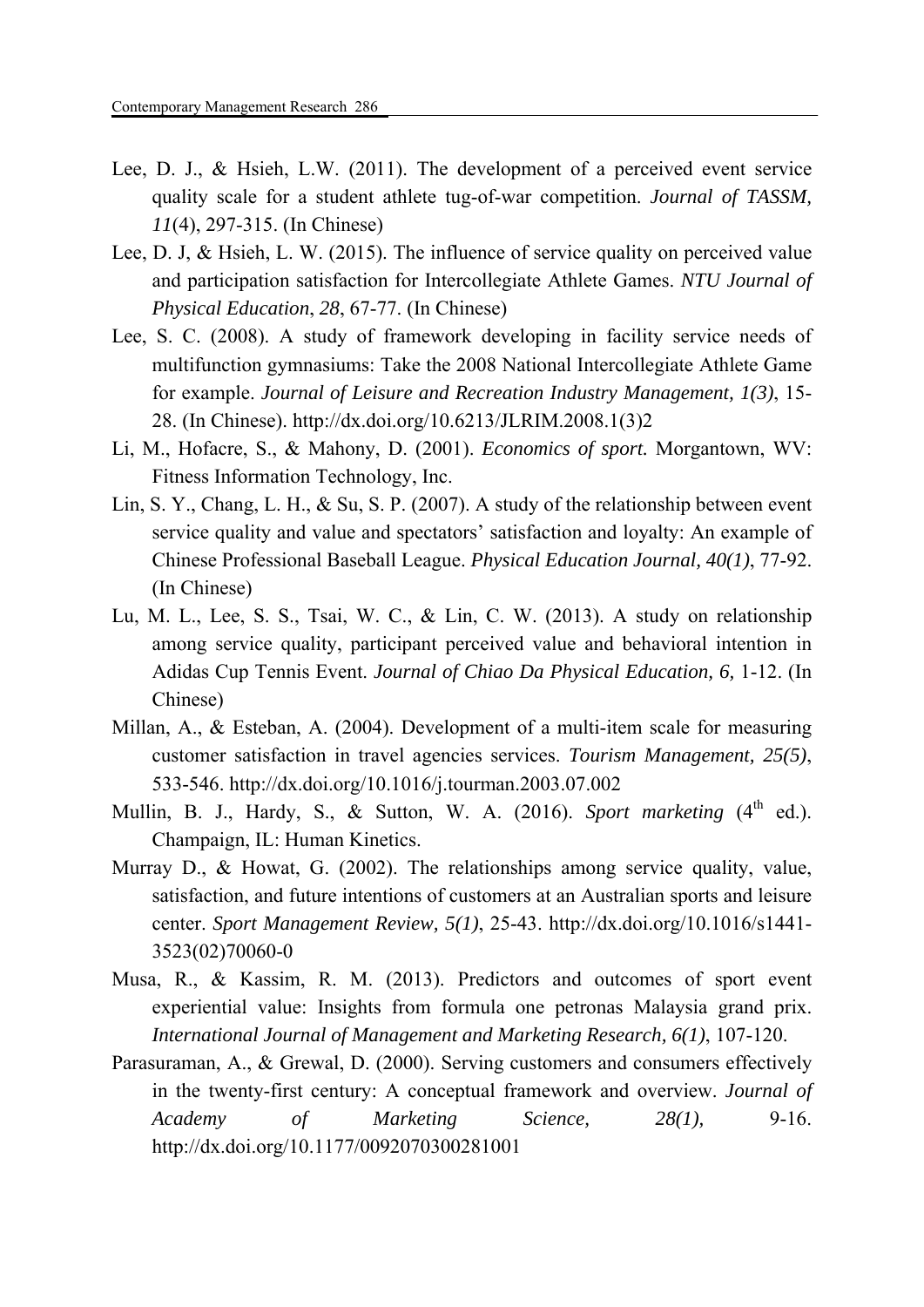- Parasuraman, A., Zeithaml, V. A., & Berry, L. L. (1988). A conceptual model of service quality and its implications for future research. *Journal of Marketing, 49(4)*, 41-50. http://dx.doi.org/10.2307/1251430
- Peng, H. N. (2016, February 15). The Williams Sisters competing at the 2017 Taiwan Open a good possibility.*United Daily News,* pp. B4. (In Chinese)
- Petrick, J. F. (2002). Development of a multi-dimensional scale for measuring the perceived value of a service. *Journal of Leisure Research, 34(2),* 119-134.
- Suharto, & Sulistiyono (2015). The relationship of service quality on consumer satisfaction in shipyard industry. *Modern Applied Science, 9(11),* 247-257. http://dx.doi.org/10.5539/mas.v9n11p247
- Tsuji, Y., Bennett, G., & Zhang, J. (2007). Consumer satisfaction with an action sports event. *Sport Marketing Quarterly, 16(4)*, 199-208.
- Tu, Y. T., Li., M. L., & Chih, H. C. (2013). An empirical study of corporate brand image, customer perceived value and satisfaction on loyalty in shoe industry. *Journal of Economics and Behavioral Studies, 5(7)*, 469-483.
- Yang, W., Tsai, W., & Lin, C. (2014). A participation behavioral model for tennis tournaments. *Journal of Sport and Recreation Management, 11(11)*, 1-19. http://dx.doi.org/10.6214/JSRM.1101.001 (In Chinese)
- Yoshida, M., & James, J. D. (2010). Customer satisfaction with game and service experiences: Antecedents and consequences. *Journal of Sport Management, 24(3)*, 338-361. http://dx.doi.org/10.1109/icsssm.2006.320589
- Yu, H. S., Zhang, J. J., Kim D. H., Chen, K. K., & Huang, H. (2014). Service quality, perceived value, customer satisfaction, and behavioral intention among fitness center members aged 60 years and over. *Social Behavior and Personality, 42(5)*, 757-768. http://dx.doi.org/10.2224/sbp.2014.42.5.757
- Zeithaml, V. A. (1988). Consumer perceptions of price, quality, and value: A meansend model and synthesis of evidence. *Journal of Marketing, 52,* 2-22. http://dx.doi.org/10.2307/1251446
- Zeng, S. R. (2016, February 11). WTA Taiwan Open. *United Daily News,* pp. A13. (In Chinese)